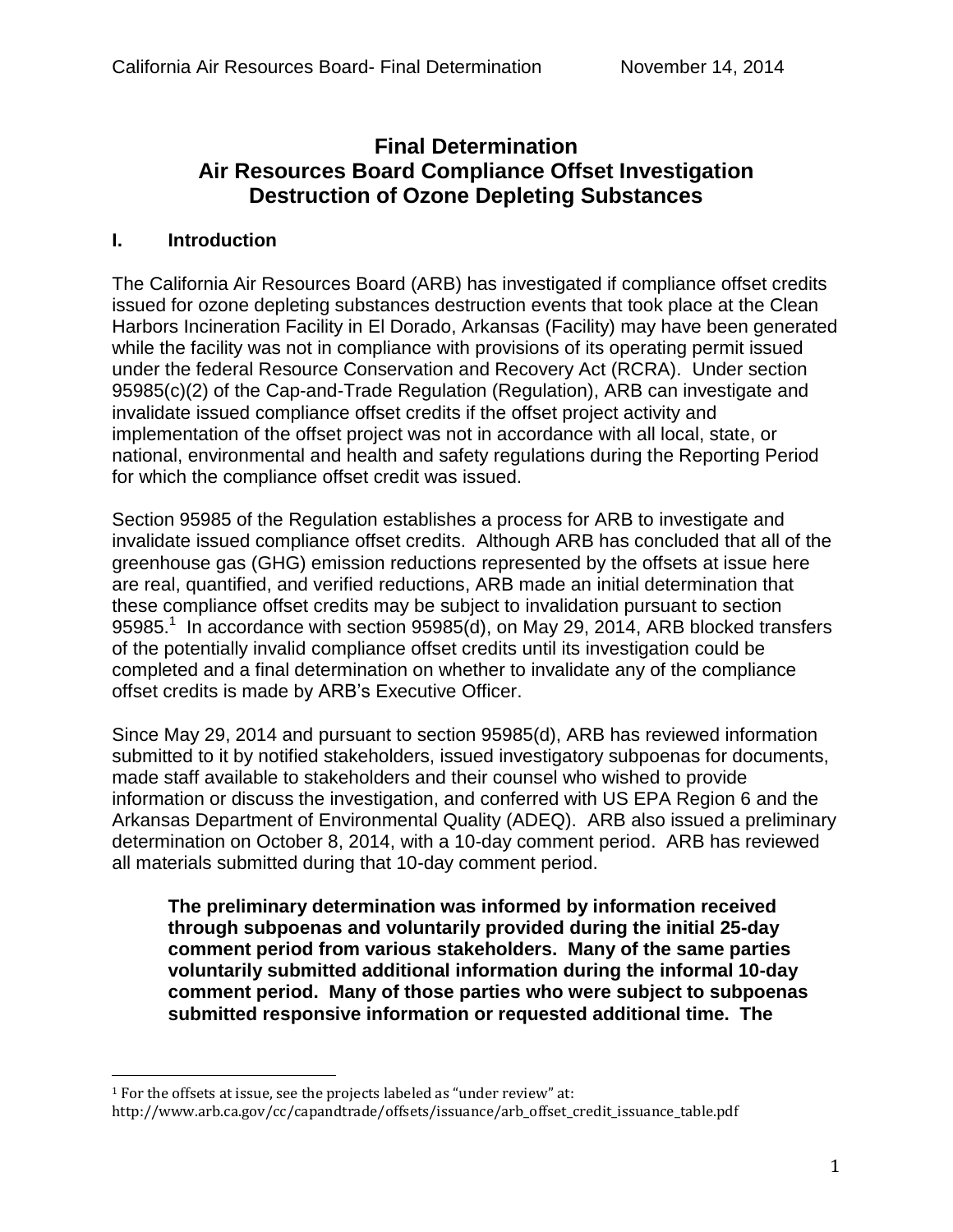**additional information submitted during the informal 10-day comment period has been reviewed and evaluated by the Executive Officer.<sup>2</sup>** 

### **II. General Statement of Legal Principles and Statutory Framework**

*A. The California Regulatory Requirements for Compliance with Local, State, and National Regulatory Requirements* 

The regulatory requirements that govern the eligibility, implementation, and issuance of compliance offset credits for the destruction of ozone depleting substances are contained within the Regulation and the Ozone Depleting Substances Projects Compliance Offset Protocol (ODS Protocol).

Section 95985(c)(2) of the Regulation states that ARB may determine that an ARB offset credit is invalid for several different reasons, including that:

The offset project activity and implementation of the offset project was not in accordance with all local, state, or national environmental and health and safety regulations during the Reporting Period for which the ARB offset credit was issued.<sup>3</sup>

#### Section 3.5 *Regulatory Compliance* of the ODS Protocol (ODS Protocol) states, in part:

As stated in the Regulation, an Offset Project Operator(s) or Authorized Project Designee(s) must fulfill all applicable local, regional and national requirements on environment impact assessments that apply based on the offset project location. Offset projects must also meet any other local, regional, and national requirements that might apply. Offset projects are not eligible to receive ARB or registry offset credits for GHG reductions that occur as the result of collection or destruction activities that are not in compliance with regulatory requirements.

The regulatory compliance requirement extends to the operation of destruction facilities where the ODS is destroyed. Destruction facilities have the potential to contribute to environmental impacts beyond ozone depletion and climate change. *Accordingly, all destruction facilities must meet the full burden of applicable regulatory requirements during the time the ODS destruction occurs*. Any upsets or exceedances of permitted emission limits must be managed in keeping with an authorized startup, shutdown, and malfunction plan required by EPA (40 CFR  $63.1206$ ). $4$  (Emphasis added.)

 $\overline{a}$ 

<sup>2</sup> Please see following link for information received during the 10-day comment period: http://www.arb.ca.gov/lispub/comm2/bccommlog.php?listname=odsinvestigation-ws

<sup>3</sup> Title 17, California Code of Regulations section 95985(c)(2).

<sup>4</sup> http://www.arb.ca.gov/regact/2010/capandtrade10/copodsfin.pdf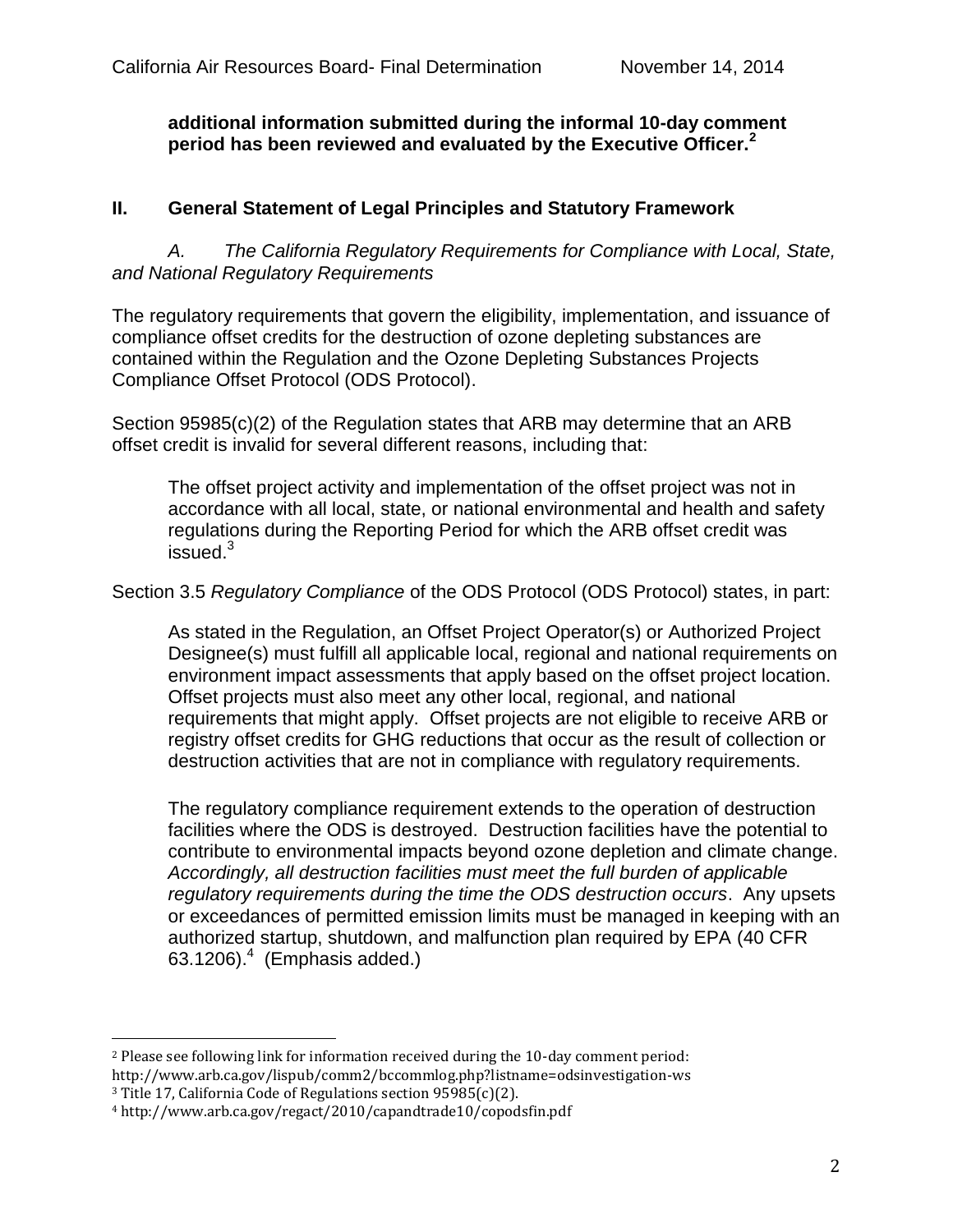The Cap-and-Trade Regulation and ODS Projects Protocol are complementary regulatory documents that must be read in harmony with each other. ARB interprets these provisions to require that both the project activities associated with the destruction of ODS as well as other activities (described in (2) below) at the facility in question must be in "accordance with all local, state, or national environmental and health and safety regulations." ARB interprets this provision to be applicable to: (1) all requirements that have a bearing on the integrity of the generated offsets; and (2) environmental and health and safety requirements associated with the collection, recovery, storage, transportation, mixing, and destruction, including the disposal of the associated postdestruction waste products.

The ODS Protocol allows for the collection and destruction of the following types of refrigerants and foam blowing agents:

- CFC-11 Trichlorofluoromethane
- CFC-12 Dichlorodifluoromethane
- CFC-13 Chlorotrifluoromethane
- CFC-113 Trichlorotrifluoroethane
- CFC-114 1,2-Dichlorotetrafluoroethane
- CFC-115 Chloropentafluoroethane
- HCFC-22 Chlorodifluoromethane
- HCFC-141b 1,1-Dichloro-1-fluoroethane
	- *B. Federal Legal Requirements* 
		- 1. Resource Conservation and Recovery Act

As stated by the United States Environmental Protection Agency (US EPA):

The objectives of the Resource Conservation and Recovery Act (RCRA) are to protect human health and the environment from the potential hazards of waste disposal, to conserve energy and natural resources, to reduce the amount of waste generated, and to ensure that wastes are managed in an environmentally sound manner. RCRA regulates the management of solid waste (e.g., garbage), hazardous waste, and underground storage tanks holding petroleum products or certain chemicals.<sup>5</sup>

The US EPA can grant states the authority to draft and issue RCRA permits. However, any state-level permit must be in accordance with and at least as stringent as the federal RCRA requirements. This includes both the scope and scale of the RCRA permit (42 U.S.C. § 6926)

l 5 http://www.epa.gov/agriculture/lrca.html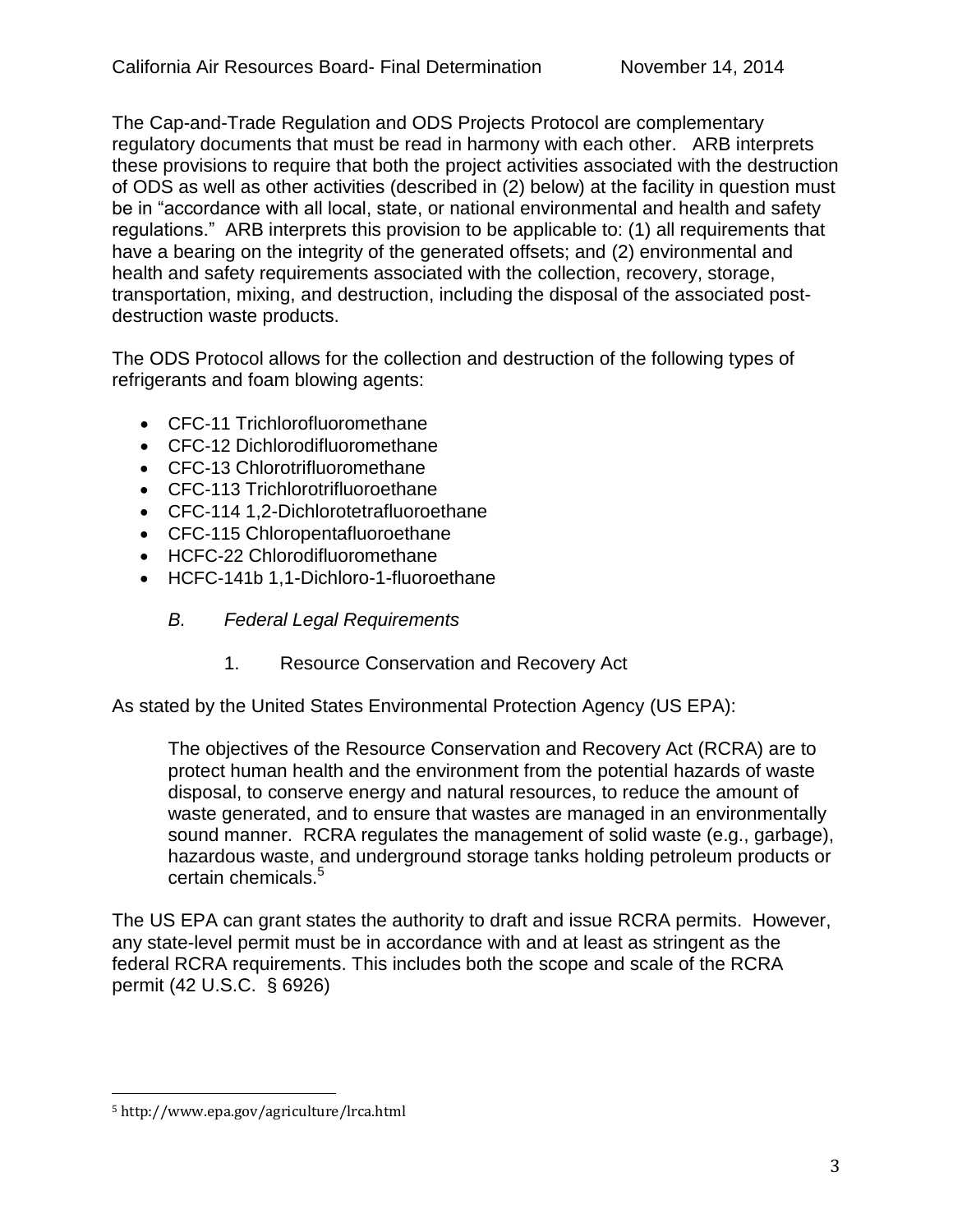## 2. RCRA Treatment of Ozone Depleting Substances

Under RCRA, if either of R-11 or R-12 is discarded prior to use, as a result of being offspecification, spilled, or otherwise released, or residue from the product container is discarded, the material would be treated as a solid and hazardous waste carrying the hazardous waste listing of U121 for the R-11, and U075 for the R-12. Wastes derived from the treatment of listed hazardous wastes continue to carry the listing, are considered hazardous wastes, and are required to be handled appropriately as such. Wastes are listed as hazardous (as opposed to characteristic hazardous wastes) because they are known to be harmful to human health and the environment when not managed properly, regardless of their concentrations.

If either R-11 or R-12 material is generated as a result of evacuating a system (e.g., as when it is removed from a refrigerator) and discarded, or if reclaimed R-11 or R-12 is discarded either as a result of evacuating a system or for another reason, the materials are solid waste, and it must be determined if they are hazardous waste prior to disposal.

ARB confirmed the hazardous waste listing status of R-11 and R-12 through discussions with US EPA and the California Department of Toxic Substances Control.

# **III. Findings of Fact**

#### *A. How Ozone Depleting Substances are Destroyed at the Clean Harbors Facility and Resulting Products*

Based on ARB's discussions with Clean Harbors, ARB has determined that ODS materials eligible for compliance offset credit arrive at the Clean Harbors Facility by truck and are directly injected into the facility's rotary kiln incinerator. The destruction of these materials results in the production of several acid gases. These gases pass through a saturator (an air pollution control device), which cools and condenses the incinerator exhaust and generates waste sludge comprised of a mixture of liquids and solids (Saturator Sludge). The Saturator Sludge is then sent to the facility's brine processing unit. Treatment of the Saturator Sludge includes removal of solids by filtration, precipitation and removal of metals, and volume reduction by heating and evaporation. After the Saturator Sludge is treated, what remains is concentrated calcium chloride brine. During the period of time at issue in this investigation Clean Harbors was reclaiming and selling the liquid brine as recycled product for use as a drilling fluid and make up water in oil and gas well drilling, completion, and remediation applications.

## *B Historical Context of Clean Harbors' RCRA Permit*

For over 20 years, the Facility now known as Clean Harbors in El Dorado, Arkansas, has generated a calcium chloride brine material that was used as a commercial chemical product and sold for end use in oil and gas exploration and development. The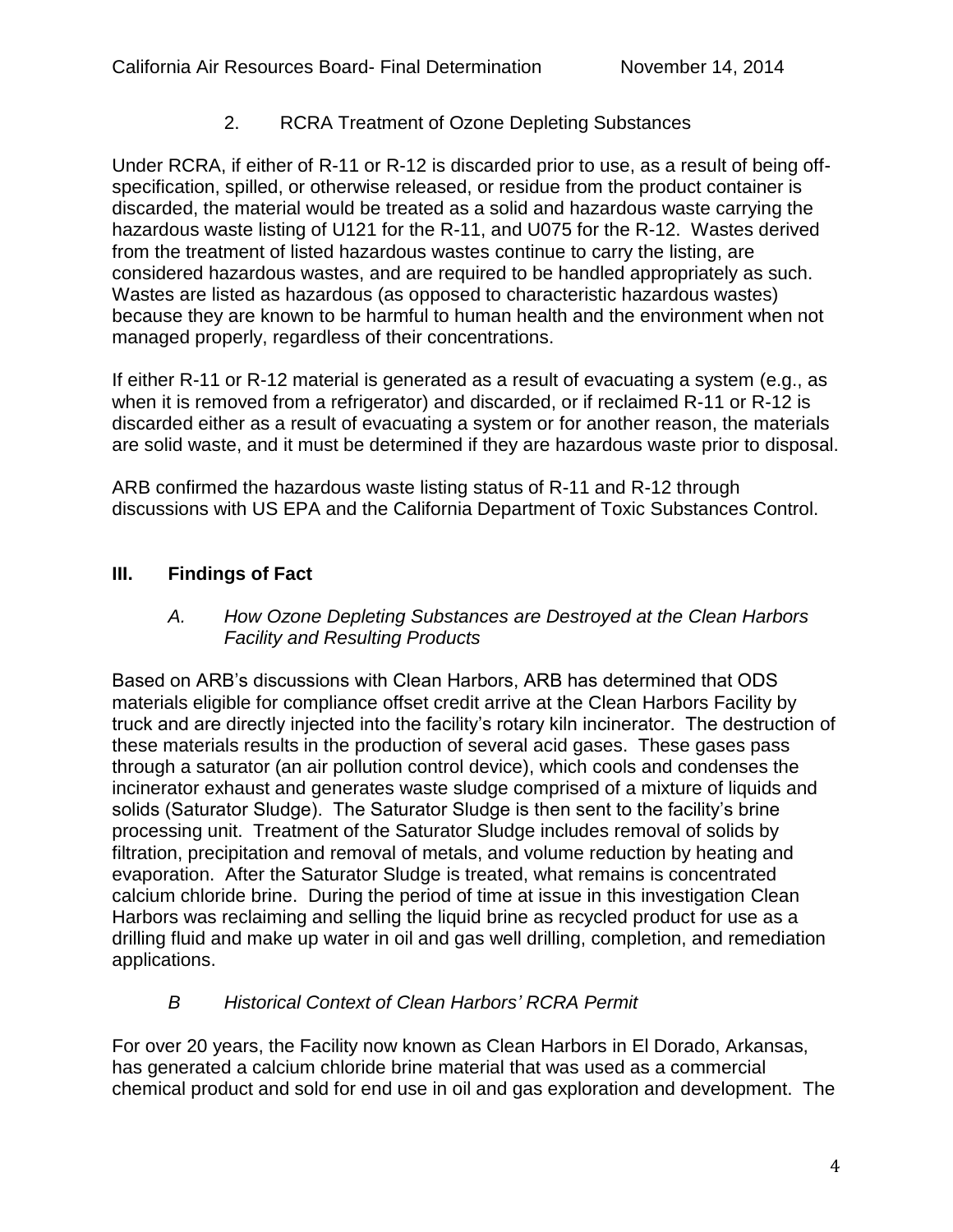Arkansas Department of Pollution Control & Ecology, the predecessor agency to the Arkansas Department of Environmental Quality (ADEQ), approved the use of the brine material as an effective substitute for commercial products. The material was considered by Clean Harbors and ADEQ to be exempt from hazardous waste regulations. ADEQ also did not require the brine processing unit to obtain a RCRA permit. According to Clean Harbors, this stance was last affirmed in 2006 when Clean Harbors acquired the facility.

## *C. US EPA Inspections*

A US EPA Inspector conducted an onsite inspection of the Clean Harbors facility in May and June, 2009. The Inspector noted concerns regarding Clean Harbors' reclamation and sale of brine to a third-party for placement into or onto the land. The brine was not tested for all potential characteristics that would be considered hazardous under RCRA. Regardless, the inspector noted that because the brine is the result of hazardous waste destruction for listed materials, the brine is considered a hazardous waste under the "derived from" rule (40 C.F.R. 261.3 (c)). $<sup>6</sup>$  During the exit interview, the Inspector</sup> discussed potential violations with facility staff, which is standard procedure. The findings of the resulting report (Report 1) were sent to Clean Harbors on January 5, 2012. Some of the items identified in Report 1 by the inspector included:

- "The brine is a listed hazardous waste because it is derived from the treatment of listed hazardous waste; i.e. the derived from rule. The material is applied to the land and not eligible for the 261.2 exemption. The final disposition of the brine is disposal. The brine is either left downhole or it is returned to the surface and disposed with other unwanted well fluids (often by deep well injection)."
- "Areas of Concern noted during the inspection 1 Permit Module I (A) and Regulation No. 23 270.1 – Permit Required

During the inspection, I noted that the facility disposes of spent brine by reclamation followed by sale to end users who place the brine onto or into the land. Spent materials that are reclaimed are solid wastes. Commercial chemical products are solid waste when applied to the land."

A US EPA Inspector conducted another onsite inspection of the Clean Harbors Incineration Facility between November 1 and November 4, 2011. The Inspector held an exit interview with facility staff on November 4, 2011. During the exit interview, the Inspector discussed potential violations with facility staff, which is standard procedure. The official inspection report for the November 2011 onsite inspection was completed on January 23, 2012. The report (Report 2) was received by Clean Harbors on February 2, 2012.<sup>7</sup> Some of the items identified in Report 2 by the inspector included:

 $\overline{a}$ 

<sup>6</sup> US EPA Region 6 Surveillance Section RCRA Inspection Report, January 2, 2010

<sup>7</sup> Both Clean Harbors and US EPA agree the report was received by Clean Harbors on February 2, 2012.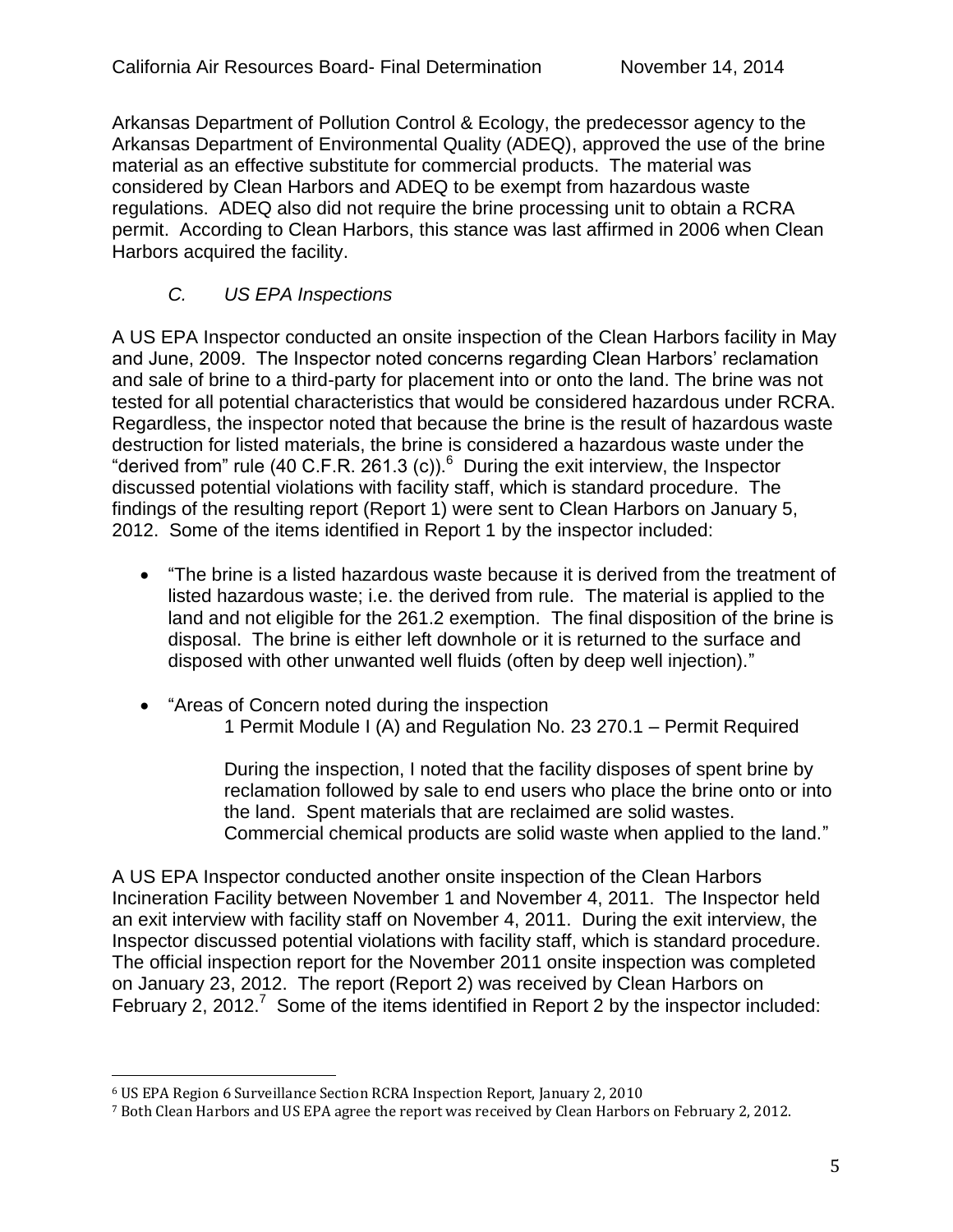- "The …operation of the Brine Unit under a recycling exemption. This unit does not conduct a recycling activity in accordance with RCRA defined recycling or reuse activities that qualify for exemptions. CHEL scrubber water is sludge by definition and therefore a solid waste because the commercial use of the liquid is considered 'use constituting disposal.' Further, the waste has to be manipulated through a series of processes, meeting the definition of reclamation, prior to storage of the final liquid for sale."
- "The second major concern is the sale of reclaimed sludge liquids as Brine to the oil and gas (O&G) industry for use in exploration activities. The liquid component produced from the incineration scrubber activities is defined as hazardous waste sludge in addition to classification based on the 'contained in policy' and 'derived from rules'. Use or re-use as a commercial substitute applies in situations without reclamation activities and brine (Calcium Chloride) is not a chemical listed in 261.33. Therefore 'ordinary manner of use' placement on the land, does not apply (§261.2(c)(1)(ii)). Further, review of scientific data shows that this waste stream commonly contains hazardous waste constituents from the incineration process."
- "An auxiliary concern is the sale of this waste specifically for use in O&G exploration. While the Brine unit could potentially be upgraded to a RCRA unit, it does not address the final disposition of the liquid wastes. RCRA regulations are clear in relation to land disposal restrictions: wastes shall not be placed in or on the land or used to produce products placed in or on the land as part of any disposal, recycling or re-use activity. The sale of this waste for exploration activities is clearly 'use constituting disposal' in accordance with RCRA regulations."<sup>8</sup>

### *D. Clean Harbors Brine Recycling Program and US EPA Alleged RCRA Violations*

After the November 2011 RCRA inspection by US EPA, Clean Harbors entered into a contract for the delivery of 16 tanker trucks of brine whose end use would be land application in the oil and gas sector. According to ARB's discussions with Clean Harbors, this contract was signed on December 27, 2011, prior to receipt of the EPA Report 1, but after the second visit by an EPA inspector.

One day after receipt of EPA Report 2, on February 3, 2012, Clean Harbors sent one final tanker truck of brine to a third-party as agreed upon under the December 2011 contract. Clean Harbors indicates this last tanker truck fell short of completing the agreed upon 16 tanker truckloads in the December 2011 contract. As of February 3, 2012, Clean Harbors ceased delivering brine to third parties for purposes of land application and since that date Clean Harbors has been disposing of the brine as a hazardous waste under RCRA requirements.

l 8 Report 2, p. 3.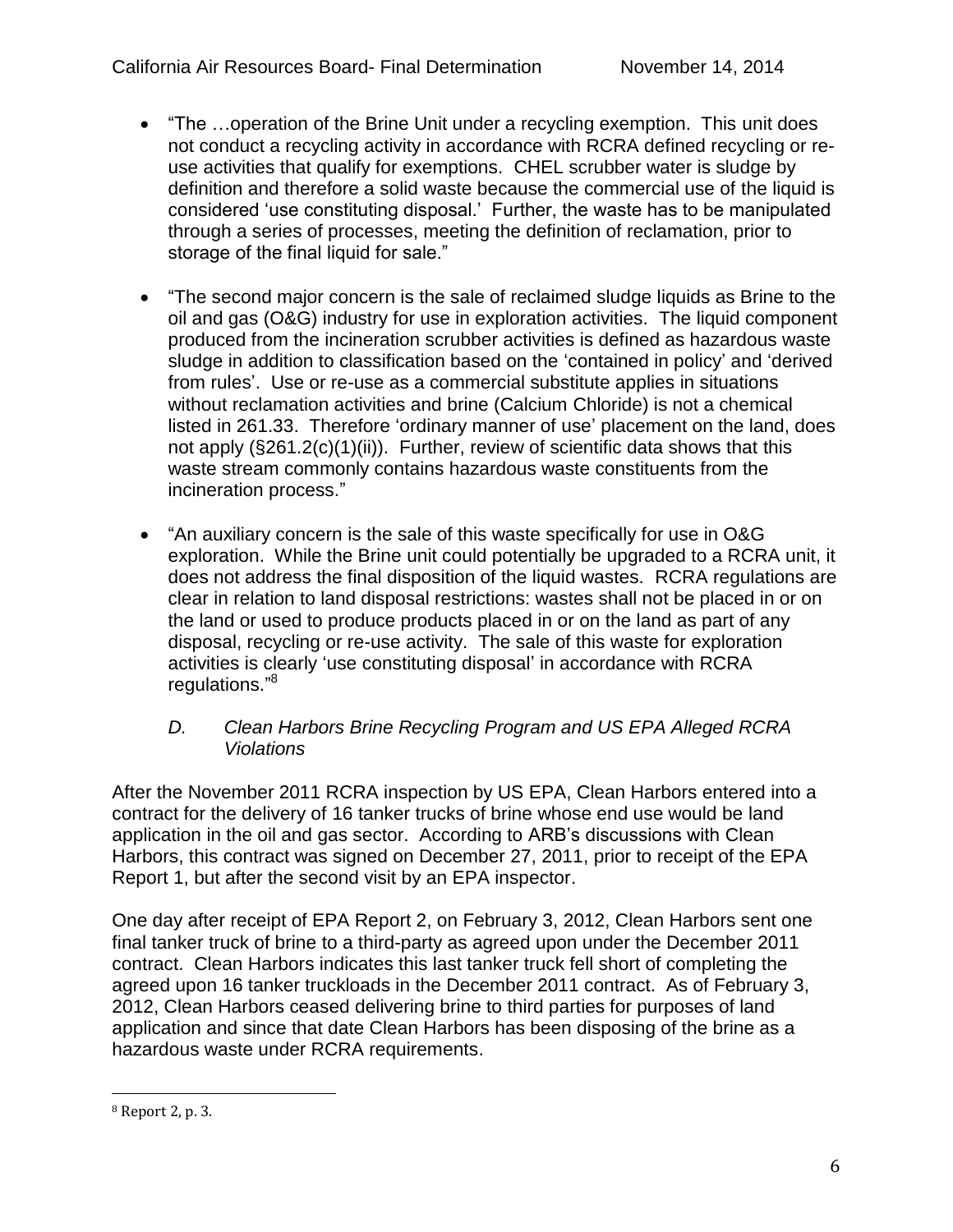## *E. Consent Agreement and Final Order between US EPA and Clean Harbors*

In a Consent Agreement and Final Order (CAFO) filed on April 25, 2014, US EPA alleged multiple counts of RCRA violations against the Clean Harbors facility in El Dorado, Arkansas. Clean Harbors neither admitted nor denied the allegations contained in the CAFO, but consented to the assessment and payment of civil penalties pursuant to the allegations.  $9$ 

## *F. Arkansas Department of Environmental Quality*

Once US EPA issued Report 2, all enforcement activity was undertaken by US EPA Region 6. While ADEQ is authorized by US EPA to administer and enforce all provisions of the RCRA permits, because US EPA was the inspecting agency in this instance, US EPA also directed the enforcement action. ADEQ did not disagree with the findings in Report 2. As the Facility works to revise its RCRA permit to include the brine unit, ADEQ will be involved in the amendment of the RCRA permit in consultation with US EPA Region 6.

# **IV. Proposed Determination of Invalidation**

*A. The Clean Harbors Facility did not meet the requirements of the California Regulatory provisions and the ODS Protocol.* 

Section ll-A of this report clearly states, the ODS protocol approved by ARB requires that "*all destruction facilities must meet the full burden of applicable regulatory requirements during the time the ODS destruction occurs*." Based on ARB staff's review of US EPA inspection reports, the Cap-and-Trade Regulation and ODS Protocol regulatory requirements and discussions with US EPA Region 6 and the Arkansas Department of Environmental Quality, pursuant to section 95985(c)(2) of the Regulation, the ARB Executive Officer has determined the Clean Harbors Facility was not operating "in accordance with all local, state or national environmental and health and safety regulations" from the time the Facility received US EPA's Report 2 on February 2, 2012 and the time the final tanker filled with brine left the Clean Harbors Facility on February 3, 2012. Both US EPA and Clean Harbors agree Report 2 was received on February 2, 2012. Clean Harbors disclosed that its last tanker of liquid brine left the Clean Harbors Facility on February 3, 2012, at approximately 1600 hours.<sup>10</sup> As a result, any destruction events that occurred at the Facility that include the dates of February 2, 2012 and prior to 1600 hours on February 3, 2012 are subject to invalidation by ARB as

 $\overline{a}$ <sup>9</sup> Consent Agreement and Final Order in the Matter of Clean Harbors El Dorado, L.L.C. El Dorado, Arkansas, April 25, 2014

<sup>10</sup> During the 10-day informal comment period, ARB received several letters detailing the last tanker filled of liquid brine left the Facility at approximately 1600 hours on February 3, 2012. The submitted materials also detailed the next ODS destruction event for project CAOD0006-C did not begin until approximately 4 hours after the departure of the last tanker.